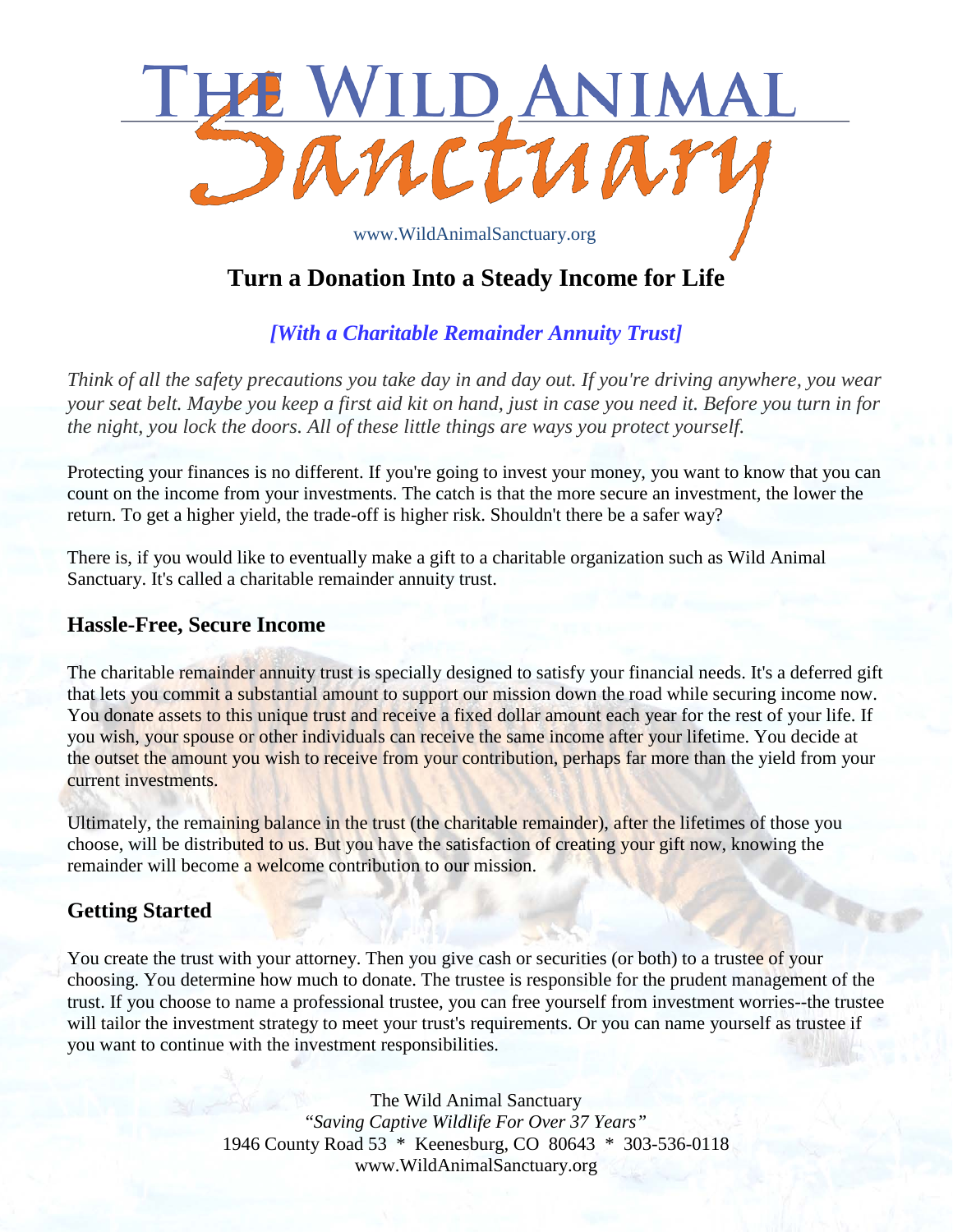

## **Your Steady Income**

You determine how much income you want to receive from the trust. The percentage of income you select must be at least 5 percent. Usually the percentage is 5 percent to 7 percent. The best rate for you will depend upon the number of beneficiaries you select and their ages.

The payments you receive will typically be taxable to you depending on what type of income your trust earned during the year. Each payment is treated first as ordinary income to the extent of the trust's ordinary income; second, as capital gains to the extent of the trust's capital gains; third, as tax exempt income to the extent of the trust's tax-exempt income; and lastly, as a tax-free return of your principal. Your trustee will tell you what to report, so you don't have to figure this out yourself.

## **You Enjoy Tax Breaks, Too**

In the year you create and fund your annuity trust, you qualify for a sizable federal income tax charitable deduction. Your income tax deduction is based on the amount our organization may receive in the future. When you use appreciated securities to fund the trust, you are not taxed immediately on any capital gain. Further, your tax deduction for a gift funded with long-term securities is based on their full fair market value- -not their lower cost basis.

As you might expect, the older the beneficiary of a newly established annuity trust, the higher the charitable deduction. If someone else is named as an additional beneficiary, the charitable deduction will be lower because the payments should continue for a longer period of time than just one beneficiary's lifetime.

## **Review the Benefits**

- 1. You receive a fixed income for life.
- 2. You get an income tax charitable deduction and avoid immediate capital gains tax.
- 3. You have the potential to increase income from a low-yield holding.
- 4. You may choose to free yourself from further investment responsibilities.

## **An Example**

Betty is 80 years old. She owns stock she purchased several years ago for \$60,000 that is now worth \$100,000. She's pleased with the way her stock has steadily increased in value, but she would like to receive more income than the 2 percent to 3 percent dividends the stock currently pays.

> The Wild Animal Sanctuary "*Saving Captive Wildlife For Over 37 Years"* 1946 County Road 53 \* Keenesburg, CO 80643 \* 303-536-0118 www.WildAnimalSanctuary.org